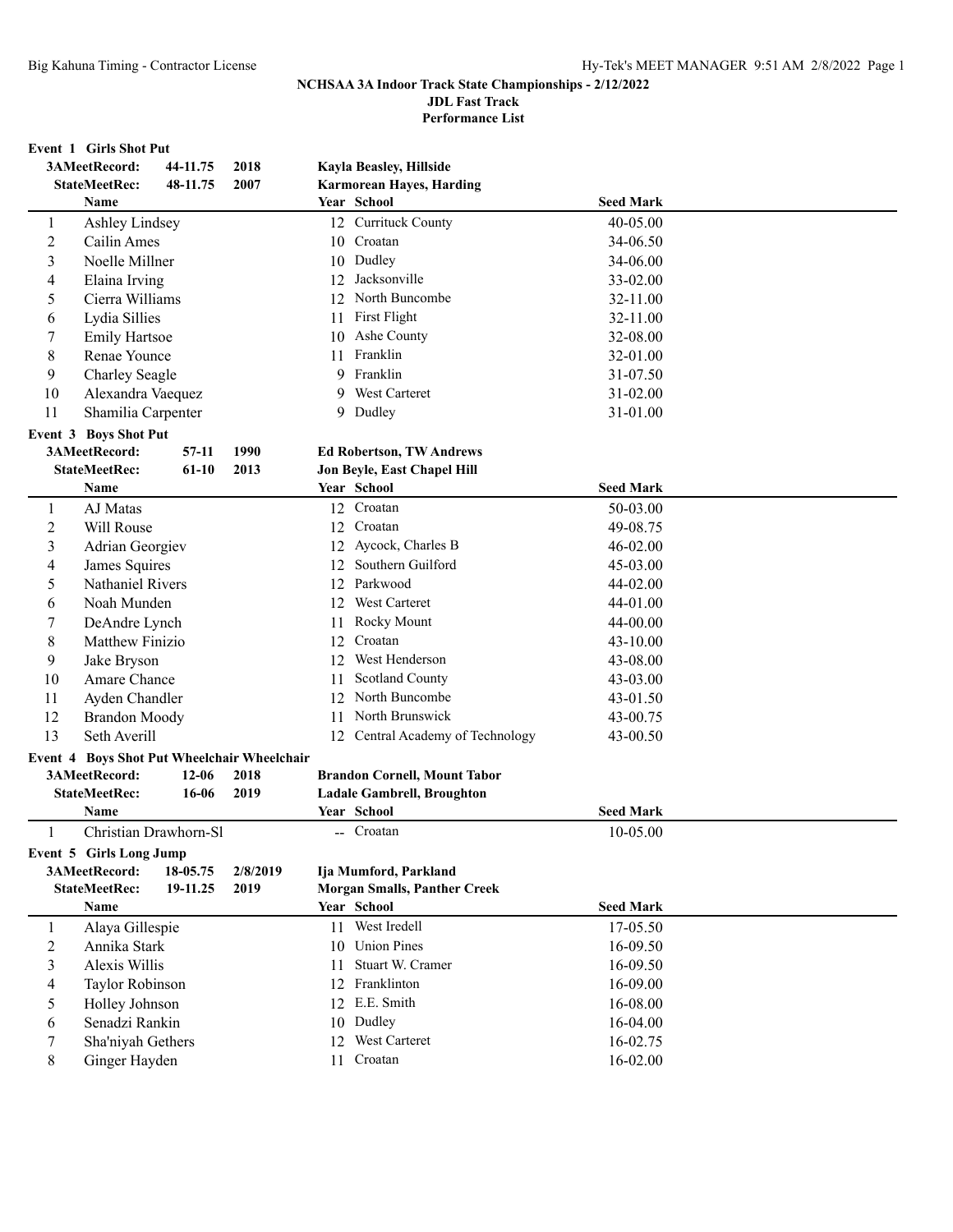**Performance List**

| Event 6 Boys Long Jump                                                          |  |
|---------------------------------------------------------------------------------|--|
| 3AMeetRecord:<br>1991<br>23-09.75<br><b>Brian Ellis, North Rowan</b>            |  |
| <b>StateMeetRec:</b><br>24-07.25<br>1997<br><b>Marcus O'Neal, Dudley</b>        |  |
| Name<br>Year School<br><b>Seed Mark</b>                                         |  |
| 12 West Johnston<br>Cameron Snead<br>21-02.00<br>1                              |  |
| 11 Franklinton<br>2<br>Donnell Privette<br>20-09.00                             |  |
| 3<br>Amir Sanders<br>12 White Oak<br>20-07.00                                   |  |
| <b>Event 7 Girls Triple Jump</b>                                                |  |
| 3AMeetRecord:<br>38-09<br>2014<br><b>Chelsea Hargrave, Williams</b>             |  |
| <b>StateMeetRec:</b><br>41-09.75<br>2019<br><b>Morgan Smalls, Panther Creek</b> |  |
| Year School<br><b>Seed Mark</b><br>Name                                         |  |
| 11 Stuart W. Cramer<br>Alexis Willis<br>37-11.50<br>1                           |  |
| $\overline{c}$<br>10 Union Pines<br>34-08.00<br>Annika Stark                    |  |
| 3<br>12 Durham School of the Arts<br>Savannah Norris<br>34-07.00                |  |
| 9 Dudley<br>Serenitie Johnson<br>34-05.00<br>4                                  |  |
| Croatan<br>5<br>Ginger Hayden<br>34-04.00<br>11                                 |  |
| Arianna Lovingood-Smith<br>12 Asheboro<br>34-00.00<br>6                         |  |
| Gabrielle Cheek<br>Dudley<br>7<br>33-06.00<br>10                                |  |
| 8<br>Dudley<br>Tanzania Washington<br>33-03.00<br>11                            |  |
| 9<br>10 Franklinton<br>33-03.00<br>Gisele Dulnuan-Kersey                        |  |
| <b>Event 8 Boys Triple Jump</b>                                                 |  |
| 3AMeetRecord:<br>$49-10$<br>1998<br><b>Greg Yeldell, North Rowan</b>            |  |
| <b>StateMeetRec:</b><br>49-10.25<br>2019<br>Eric Haddock, East Chapel Hill      |  |
| Year School<br><b>Seed Mark</b><br>Name                                         |  |
| 12 West Johnston<br>Cameron Snead<br>45-00.50<br>1                              |  |
| $\overline{2}$<br>Rocky Mount<br>Seallio Alphonse<br>42-07.00<br>11             |  |
| Southern Durham<br>3<br>Matthew Johnson<br>12<br>41-05.00                       |  |
| White Oak<br>4<br>Amir Sanders<br>12<br>41-01.00                                |  |
| Franklinton<br>5<br>41-00.00<br>Donovan Estes<br>11                             |  |
| 12 White Oak<br>6<br>Patrick Scarborough<br>40-09.00                            |  |
| Event 9 Girls High Jump                                                         |  |
| 3AMeetRecord:<br>Patience Coleman, Southern Durham<br>$5-10$<br>2004            |  |
| <b>StateMeetRec:</b><br>2019<br><b>Morgan Smalls, Panther Creek</b><br>$6 - 01$ |  |
| Year School<br><b>Seed Mark</b><br>Name                                         |  |
| 10 West Carteret<br><b>Tyler Collins</b><br>$5 - 06.00$<br>1                    |  |
| 11 First Flight<br>2<br>Lydia Sillies<br>$5 - 02.00$                            |  |
| 12 Union Pines<br>5-02.00<br><b>Madison Bryant</b>                              |  |
| 10 Swansboro<br>$5 - 00.00$<br>4<br>Lisa Ferguson                               |  |
| 10 E.E. Smith<br>Charity Stroud<br>5-00.00<br>5                                 |  |
| Stuart W. Cramer<br>Ava Cooper<br>4-11.00<br>11<br>6                            |  |
| 10 Franklin<br>Olivia Owle<br>4-10.00<br>7                                      |  |
| 11 North Buncombe<br>8<br>Ruby Blue<br>4-10.00                                  |  |
| 9 Northern Nash<br>9<br>Nevaeh Ingram<br>$4 - 10.00$                            |  |
| Isabelle Duchemin<br>Franklin<br>10<br>4-10.00<br>11                            |  |
| Rose, J.H.<br>11<br>Kattie MacWilson<br>4-10.00<br>11                           |  |
| 12<br>Jadiza Jimenez<br>12 Southern Nash<br>4-10.00                             |  |
| Event 10 Boys High Jump                                                         |  |
| 3AMeetRecord:<br><b>Christopher Garrick, Marvin Ridge</b><br>2015<br>$6-11$     |  |
| <b>StateMeetRec:</b><br>$7 - 00$<br>2002<br><b>Jesse Williams, Broughton</b>    |  |
| Year School<br><b>Seed Mark</b><br>Name                                         |  |
| 12 E.E. Smith<br>Carland Jones<br>$6 - 01.00$<br>1                              |  |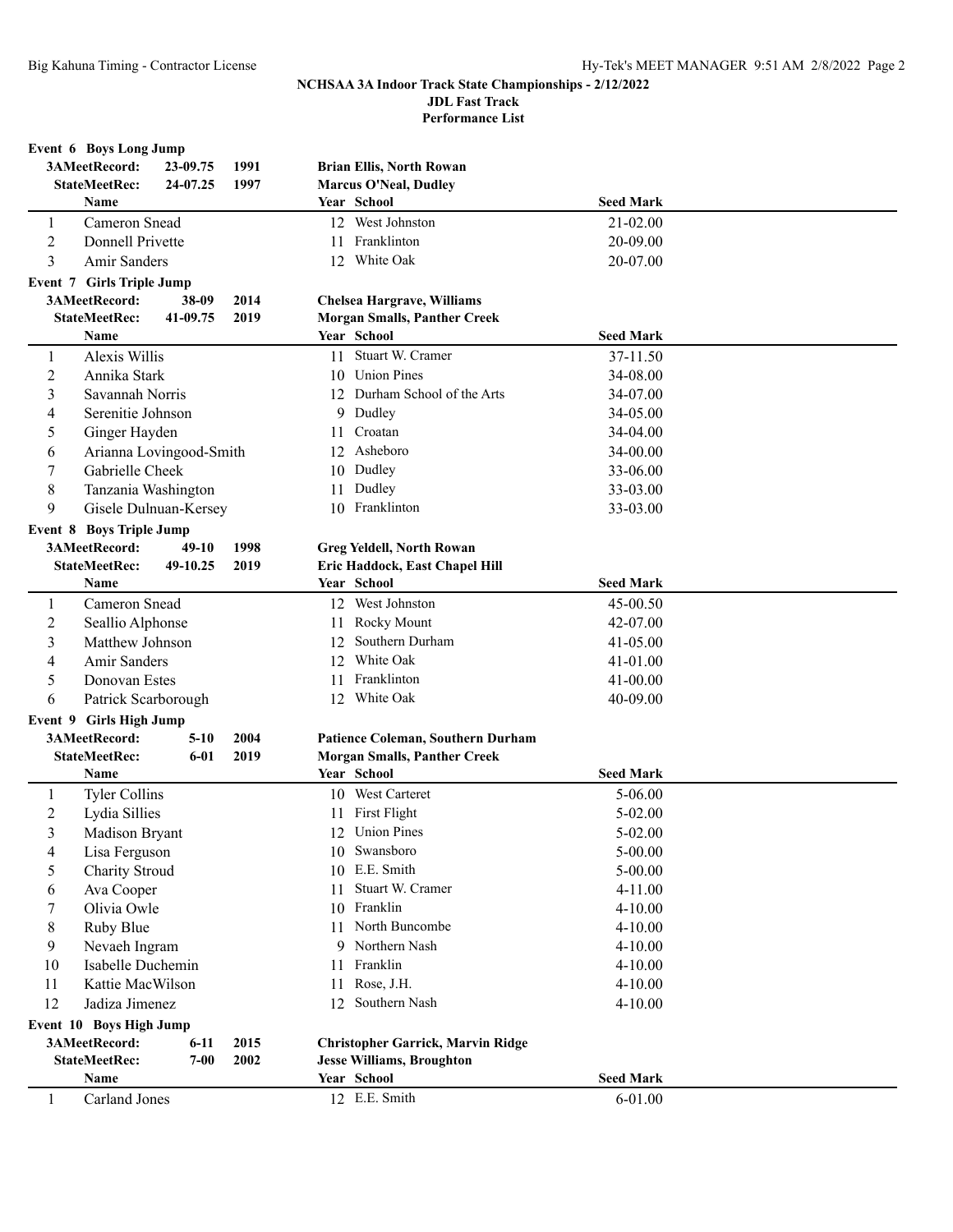**Performance List**

## **Event 10 ... (Boys High Jump)**

|                | <b>Name</b>                             |           |                        |    | Year School                         |                                              | <b>Seed Mark</b>    |  |
|----------------|-----------------------------------------|-----------|------------------------|----|-------------------------------------|----------------------------------------------|---------------------|--|
| $\overline{c}$ | AJ Matas                                |           |                        | 12 | Croatan                             |                                              | $6 - 00.00$         |  |
| 3              | <b>Emanuel Williams</b>                 |           |                        | 11 |                                     | Central Academy of Technology                | $6 - 00.00$         |  |
| $\overline{4}$ | Seallio Alphonse                        |           |                        | 11 | Rocky Mount                         |                                              | $6 - 00.00$         |  |
| 5              | Luis Torres                             |           |                        |    | 12 Franklin                         |                                              | $5 - 10.00$         |  |
| 6              | pierce Manhnke                          |           |                        | 9  | Croatan                             |                                              | $5 - 10.00$         |  |
| 7              | Cameron Snead                           |           |                        |    | 12 West Johnston                    |                                              | $5 - 10.00$         |  |
|                | <b>Event 11 Girls Pole Vault</b>        |           |                        |    |                                     |                                              |                     |  |
|                | 3AMeetRecord:                           | 12-07.50  | 2018                   |    | <b>Riley Felts, Weddington</b>      |                                              |                     |  |
|                | <b>StateMeetRec:</b>                    | $13 - 06$ | 2019                   |    | <b>Lindsay Absher, West Forsyth</b> |                                              |                     |  |
|                | Name                                    |           |                        |    | Year School                         |                                              | <b>Seed Mark</b>    |  |
| 1              | Alyssa Cooley                           |           |                        |    | 12 West Carteret                    |                                              | 10-06.00            |  |
| $\overline{2}$ | Chloe Soorus                            |           |                        |    | 12 North Lincoln                    |                                              | 10-00.00            |  |
| 3              | Jordyn Horan                            |           |                        | 10 | St. Stephens                        |                                              | $9 - 06.00$         |  |
| 4              | Sydney Sewell                           |           |                        |    | 12 East Henderson                   |                                              | $9 - 06.00$         |  |
| 5              | Sasha Ledford                           |           |                        |    | 11 Pisgah                           |                                              | 8-06.00             |  |
| 6              |                                         |           |                        |    | 10 Franklin                         |                                              | 8-06.00             |  |
|                | <b>Boston Stringer</b><br>Natalia Gamez |           |                        |    | 11 East Henderson                   |                                              | 8-06.00             |  |
| 7              |                                         |           |                        |    | 12 West Henderson                   |                                              |                     |  |
| 8              | Rainy Fizer                             |           |                        |    | 10 Swansboro                        |                                              | 8-06.00             |  |
| 9              | McKenna Panos                           |           |                        |    |                                     |                                              | 8-06.00             |  |
| 10             | Jadyn Melby                             |           |                        |    | 10 Croatan                          |                                              | 8-06.00             |  |
|                | <b>Event 12 Boys Pole Vault</b>         |           |                        |    |                                     |                                              |                     |  |
|                | 3AMeetRecord:                           | 15-06     | 2015                   |    | <b>Tistian Shaver, Ledford</b>      |                                              |                     |  |
|                | <b>StateMeetRec:</b>                    | $16 - 07$ | 2020                   |    | <b>Spencer Evans, Lake Norman</b>   |                                              |                     |  |
|                | Name                                    |           |                        |    | Year School                         |                                              | <b>Seed Mark</b>    |  |
| 1              | Jack Daffron                            |           |                        |    | 12 Croatan                          |                                              | 12-06.00            |  |
| $\overline{2}$ | Jacob Murphy                            |           |                        | 12 | Oak Grove High School               |                                              | 12-00.00            |  |
| 3              | <b>Zander Youmans</b>                   |           |                        | 12 | West Henderson                      |                                              | 12-00.00            |  |
| 4              | Carter Tyree                            |           |                        | 11 | Oak Grove High School               |                                              | 11-06.00            |  |
| 5              | Matthew Blake Cassada                   |           |                        |    | 11 Franklin                         |                                              | 11-06.00            |  |
| 6              | <b>Ben Futral</b>                       |           |                        | 12 | Croatan                             |                                              | 11-06.00            |  |
| 7              | Zach Pruett                             |           |                        | 12 | Croatan                             |                                              | 11-06.00            |  |
|                | Event 13 Girls 4x800 Meter Relay        |           |                        |    |                                     |                                              |                     |  |
|                | 3AMeetRecord:                           | 9:30.01   | 2/14/2020              |    | Chapel Hill, Chapel Hill            |                                              |                     |  |
|                |                                         |           |                        |    |                                     | A Weber, M Pirone, V Pridgen, M Marvin       |                     |  |
|                | <b>StateMeetRec:</b>                    | 9:25.42   | 2015                   |    | <b>Leesville Road</b>               |                                              |                     |  |
|                |                                         |           |                        |    |                                     | T. Hemming, N. Mareno, S. Winchel, J. Butler |                     |  |
|                | <b>Team</b>                             |           |                        |    | Relay                               |                                              | <b>Seed Time</b>    |  |
| 1              | Croatan                                 |           |                        |    | A                                   |                                              | 10:30.82            |  |
|                | 1) Cameran Ladd 10                      |           | 2) Alyssia Trigleth 11 |    |                                     | 3) Audrey Kirkwood 11                        | 4) Ayla Zales 10    |  |
| 2              | North Lincoln                           |           |                        |    | A                                   |                                              | 10:30.87            |  |
|                | 1) Cara Castro 12                       |           | 2) Lori Glavan 12      |    |                                     | 3) Kirsten Putnam 9                          | 4) Bella Green 9    |  |
| 3              | Durham School of the Arts               |           |                        |    | $\boldsymbol{A}$                    |                                              | 10:34.93            |  |
|                | 1) Trinity Konvalinka 11                |           | 2) Adriana Garcia 11   |    |                                     | 3) Elysia Hanson 10                          | 4) Ella Bartlett 12 |  |
| 4              | White Oak                               |           |                        |    | $\boldsymbol{A}$                    |                                              | 10:48.00            |  |
|                | 1) Skylar Stack 10                      |           | 2) Kristina Coons 12   |    |                                     | 3) Camila Madrid 12                          | 4) Olivia Pokora 11 |  |
| 5              | <b>Currituck County</b>                 |           |                        |    | $\mathbf{A}$                        |                                              | 10:48.62            |  |
|                | 1) Kylee Dinterman 9                    |           | 2) Serenity Doran 11   |    |                                     | 3) Ashley Reinke 12                          | 4) Reagan Daniel 12 |  |
| 6              | First Flight                            |           |                        |    | $\boldsymbol{A}$                    |                                              | 10:49.71            |  |
|                | 1) Tatum Dermatas 11                    |           | 2) Alexa Hallac 9      |    |                                     | 3) Maggie McNinch 12                         | 4) Mya Salch 12     |  |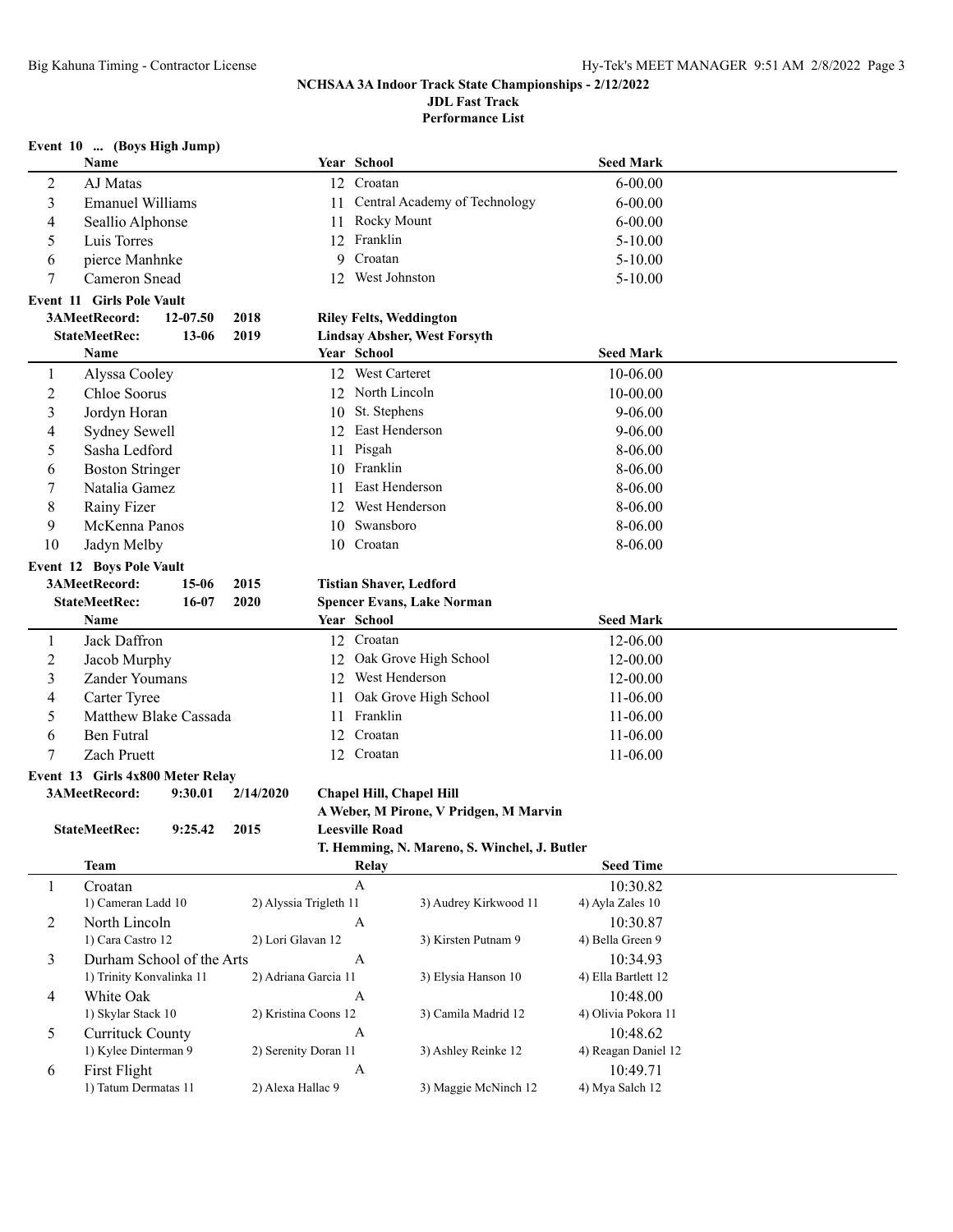# **NCHSAA 3A Indoor Track State Championships - 2/12/2022**

**JDL Fast Track**

**Performance List**

## **Event 14 Boys 4x800 Meter Relay**

|    | 3AMeetRecord:                           | 7:59.48 | 2018               | Weddington                  |                                               |                        |  |
|----|-----------------------------------------|---------|--------------------|-----------------------------|-----------------------------------------------|------------------------|--|
|    |                                         |         |                    |                             | J. O'Hara, K. Durham J. Toomey, W. Mazur      |                        |  |
|    | <b>StateMeetRec:</b>                    | 7:57.23 | 2015               | Southview                   |                                               |                        |  |
|    |                                         |         |                    |                             | C. Cotazar, M. Staples, J. Alejandro, P. Hall |                        |  |
|    | Team                                    |         |                    | Relay                       |                                               | <b>Seed Time</b>       |  |
| 1  | <b>Currituck County</b>                 |         |                    | $\mathbf{A}$                |                                               | 8:32.80                |  |
|    | 1) Gavin Jessup 11                      |         | 2) Bryson Green 12 |                             | 3) Riley Lenz 12                              | 4) camden Lenz 9       |  |
| 2  | Stuart W. Cramer                        |         |                    | A                           |                                               | 8:34.71                |  |
|    | 1) Patrick Lamp 12                      |         |                    | 2) Nicholas Willer 12       | 3) Jordan Granados 11                         | 4) Zachary Willer 12   |  |
| 3  | Durham School of the Arts               |         |                    | A                           |                                               | 8:34.74                |  |
|    | 1) Jackson Steffens 10                  |         | 2) Sam Bartlett 12 |                             | 3) Wilborn Coward 11                          | 4) Liam Markham 10     |  |
| 4  | Central Academy of Technology           |         |                    | $\boldsymbol{A}$            |                                               | 8:36.63                |  |
|    | 1) Jonathan Kamenick 12                 |         |                    | 2) Emanuel Williams 11      | 3) Ben Wojtkowiak 12                          | 4) Andrew Capatano 10  |  |
| 5  | Orange                                  |         |                    | $\mathbf{A}$                |                                               | 8:37.00                |  |
|    | 1) Elijah Danley 12                     |         | 2) Alden Cathey 10 |                             | 3) Gabriel Jimison 12                         | 4) Ethan Horton 12     |  |
| 6  | Northwest Cabarrus                      |         |                    | A                           |                                               | 8:37.22                |  |
|    | 1) Grant Long 10                        |         |                    | 2) Braden Patterson 12      | 3) Jaylen Currence 12                         | 4) Owen Evans 11       |  |
| 7  | Croatan                                 |         |                    | A                           |                                               | 8:38.18                |  |
|    | 1) James Wallace 11                     |         |                    | 2) Sean Manning 12          | 3) Matthew Quispe 10                          | 4) Justin Wax 10       |  |
| 8  | Northwood                               |         |                    | $\boldsymbol{A}$            |                                               | 8:39.73                |  |
|    | 1) Marco Sanchez 12                     |         | 2) Colin Henry 12  |                             | 3) Jackson Adams 11                           | 4) Christian Glick 11  |  |
| 9  | Atkins                                  |         |                    | A                           |                                               | 8:40.36                |  |
|    | 1) Jackson Lackey 12                    |         | 2) Lucas O'Neal 10 |                             | 3) Will Downs 10                              | 4) Ethan Hall 12       |  |
| 10 | White Oak                               |         |                    | A                           |                                               | 8:42.00                |  |
|    | 1) Jalen Silapeth 12                    |         | 2) Mark Pinnock 11 |                             | 3) Jacob Mueller 11                           | 4) Yomar Cruz Rivera 9 |  |
| 11 | <b>Union Pines</b>                      |         |                    | A                           |                                               | 8:42.15                |  |
|    | 1) Hudson Hayes 12                      |         |                    | 2) Logan Totten-Lancaster 9 | 3) Brayden Muhly 10                           | 4) Ender Limb 12       |  |
| 12 | First Flight                            |         |                    | A                           |                                               | 8:43.94                |  |
|    | 1) Warner Campbell 12                   |         |                    | 2) Devon Coughlin 12        | 3) Aiden Pipkin 12                            | 4) Chase Matis 9       |  |
|    | Event 15 Girls 55 Meter Hurdles Prelims |         |                    |                             |                                               |                        |  |
|    | 3AMeetRecord:                           | 7.96    | 2/14/2020          |                             | Zariyah Black, Eastern Guilford               |                        |  |
|    | <b>StateMeetRec:</b>                    | 7.81    | 2015               |                             | <b>Ebony Williams, Parkland</b>               |                        |  |
|    | Name                                    |         |                    | Year School                 |                                               | <b>Seed Time</b>       |  |
| 1  | Isabelle Duchemin                       |         |                    | 11 Franklin                 |                                               | 8.87                   |  |
| 2  | Emma Hall                               |         |                    | 10 West Henderson           |                                               | 8.97                   |  |
| 3  | Senadzi Rankin                          |         |                    | 10 Dudley                   |                                               | 9.01                   |  |
| 4  | Paige Merrell                           |         |                    | 11 Croatan                  |                                               | 9.02                   |  |
| 5  | Annika Stark                            |         |                    | 10 Union Pines              |                                               | 9.04                   |  |
| 6  | Mackenzie Bunch                         |         |                    | 11 White Oak                |                                               | 9.04                   |  |
| 7  | Carly Gordinier                         |         |                    | Croatan<br>10               |                                               | 9.07                   |  |
| 8  | Caroline Spilliards                     |         |                    | 11                          | Smoky Mountain                                | 9.22                   |  |
| 9  | Madison Bryant                          |         |                    | <b>Union Pines</b><br>12    |                                               | 9.24                   |  |
| 10 | Shamari Allen                           |         |                    | 11                          | Durham School of the Arts                     | 9.30                   |  |
|    | Event 16 Boys 55 Meter Hurdles Prelims  |         |                    |                             |                                               |                        |  |
|    | 3AMeetRecord:                           | 7.45    | 2014               |                             | Damian Silver, Nash Central                   |                        |  |
|    | <b>StateMeetRec:</b>                    | 7.05    | 2009               |                             | <b>Wayne Davis, Southeast Raleigh</b>         |                        |  |
|    | Name                                    |         |                    | Year School                 |                                               | <b>Seed Time</b>       |  |
| 1  | Derrick Buchanan                        |         |                    | 10 Swansboro                |                                               | 7.94                   |  |
| 2  | Da'Mare Williams                        |         |                    | 10                          | <b>Smoky Mountain</b>                         | 7.95                   |  |
| 3  | Liam Sutton                             |         |                    | 11 North Lincoln            |                                               | 8.10                   |  |
| 4  | Nick Blackston                          |         |                    | 11                          | Southern Guilford                             | 8.14                   |  |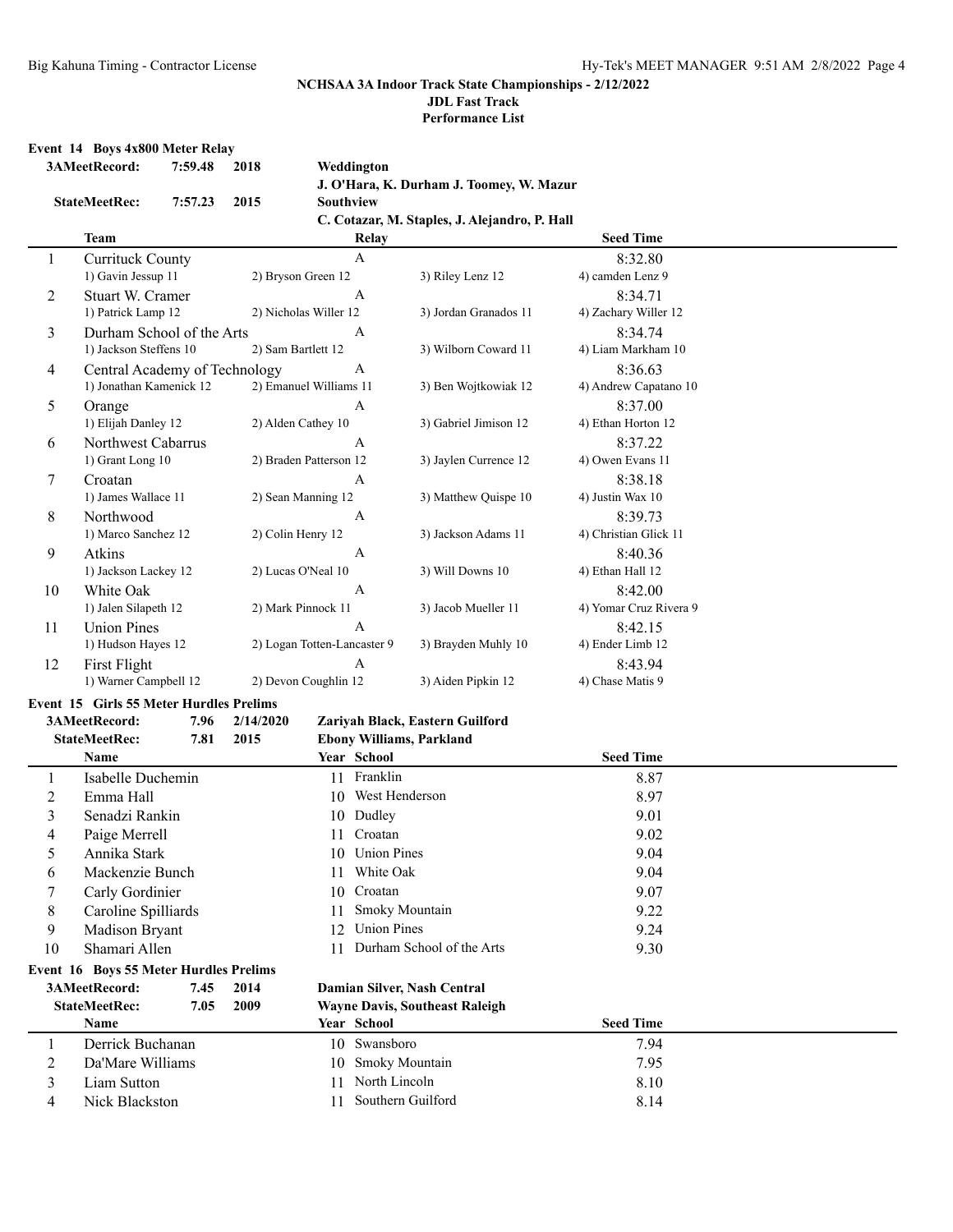**Performance List**

|    | Event 16  (Boys 55 Meter Hurdles Prelims)         |           |    |                                         |                  |  |
|----|---------------------------------------------------|-----------|----|-----------------------------------------|------------------|--|
|    | Name                                              |           |    | Year School                             | <b>Seed Time</b> |  |
| 5  | Nathaniel Larrieu                                 |           |    | 11 White Oak                            | 8.15             |  |
| 6  | Jonathan Smith                                    |           |    | 12 Dudley                               | 8.21             |  |
| 7  | Tayman Howell                                     |           |    | 9 West Henderson                        | 8.24             |  |
| 8  | Mason Carpenter                                   |           |    | 12 Ashe County                          | 8.31             |  |
| 9  | <b>Blaine Conard</b>                              |           | 11 | Tuscola                                 | 8.44             |  |
|    | Event 17 Girls 55 Meter Dash Prelims              |           |    |                                         |                  |  |
|    | 3AMeetRecord:<br>7.00                             | 1996      |    | Sabrina Thompson, Fike                  |                  |  |
|    | 6.87<br><b>StateMeetRec:</b>                      | 2007      |    | <b>Gabby Mayo, Southeast Raleigh</b>    |                  |  |
|    | Name                                              |           |    | Year School                             | <b>Seed Time</b> |  |
| 1  | Sha'niyah Gethers                                 |           |    | 12 West Carteret                        | 7.17             |  |
| 2  | Sadiyah McGregor                                  |           |    | 12 Dudley                               | 7.26             |  |
| 3  | Sanu Jallow                                       |           |    | 12 West Mecklenburg                     | 7.33             |  |
| 4  | Alaya Gillespie                                   |           | 11 | West Iredell                            | 7.39             |  |
| 5  | Ma'Ryah Hargrove                                  |           | 11 | Richlands                               | 7.40             |  |
| 6  | Loretta Alston                                    |           | 11 | Richlands                               | 7.40             |  |
| 7  | Tianna Spinks                                     |           | 9  | Southern Guilford                       | 7.41             |  |
| 8  | Melanne Sutton                                    |           | 11 | Rose, J.H.                              | 7.44             |  |
| 9  | Taniyah Glaspie                                   |           | 11 | Southern Wayne                          | 7.44             |  |
|    | Event 18 Boys 55 Meter Dash Prelims               |           |    |                                         |                  |  |
|    | 3AMeetRecord:<br>6.32                             | 2/14/2020 |    | <b>Terrell Robinson Jr, Mount Tabor</b> |                  |  |
|    | 6.21<br><b>StateMeetRec:</b>                      | 1995      |    | <b>Chris Justice, Grimsley</b>          |                  |  |
|    |                                                   |           |    |                                         |                  |  |
|    | Name                                              |           |    | Year School                             | <b>Seed Time</b> |  |
| 1  | Brendan Henby                                     |           |    | 11 West Henderson                       | 6.30             |  |
| 2  | Nathaniel Larrieu                                 |           | 11 | White Oak                               | 6.33             |  |
| 3  | Jamarion Montford                                 |           |    | 12 West Carteret                        | 6.40             |  |
| 4  | Josiyah Woods                                     |           |    | 12 East Wake                            | 6.56             |  |
| 5  | Savon Hatchell                                    |           |    | 10 Jacksonville                         | 6.59             |  |
| 6  | Rory Baker                                        |           | 11 | Dudley                                  | 6.59             |  |
| 7  | Kameron Austin                                    |           |    | 12 Southern Guilford                    | 6.59             |  |
| 8  | William Ratliffe                                  |           | 11 | Eastern Alamance                        | 6.59             |  |
| 9  | Isaiah Monroe                                     |           | 12 | Dudley                                  | 6.60             |  |
| 10 | Durell Jenkins                                    |           | 12 | Jacksonville                            | 6.60             |  |
| 11 | Joshua Handy                                      |           | 10 | Smoky Mountain                          | 6.62             |  |
| 12 | Evan Byrd                                         |           |    | 11 Pisgah                               | 6.63             |  |
| 13 | Antoine Humphrey                                  |           |    | 12 Southern Durham                      | 6.64             |  |
| 14 | Jaden Burt                                        |           |    | 12 Southern Durham                      | 6.64             |  |
| 15 | <b>Styles Whitehurst</b>                          |           |    | 12 Rose, J.H.                           | 6.64             |  |
| 16 | Jaylen Roseboro                                   |           |    | 10 East Lincoln                         | 6.64             |  |
| 17 | Jaqharis Brown                                    |           |    | 11 Rose, J.H.                           | 6.64             |  |
|    | Event 20 Boys 55 Meter Dash Wheelchair Wheelchair |           |    |                                         |                  |  |
|    | 3AMeetRecord:<br>16.47                            | 2/14/2020 |    | <b>Zachary Moore, Sun Valley</b>        |                  |  |
|    | <b>StateMeetRec:</b><br>14.02<br>Name             | 2020      |    | <b>Isaiah Fultz</b><br>Year School      | <b>Seed Time</b> |  |

1 Christian Drawhorn-Sl -- Croatan 16.09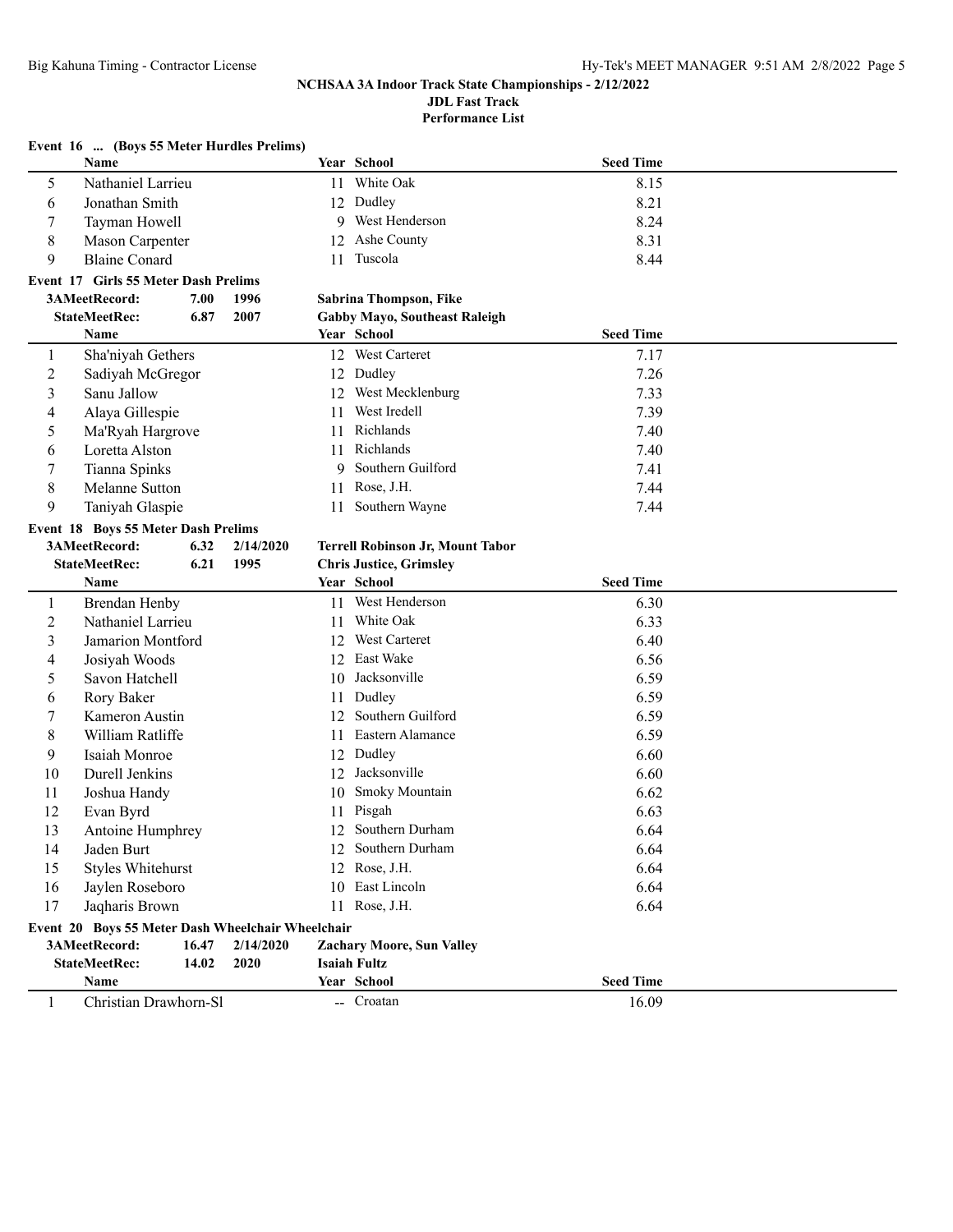**Performance List**

#### **Event 21 Girls 4x200 Meter Relay**

|                | 3AMeetRecord:                   | 1:41.95 | 2/8/2019           |                        | Parkland, Parkland                                    |                        |                         |  |
|----------------|---------------------------------|---------|--------------------|------------------------|-------------------------------------------------------|------------------------|-------------------------|--|
|                |                                 |         |                    |                        | I Mumford, A Patterson, D Penn, D Lyerly              |                        |                         |  |
|                | <b>StateMeetRec:</b>            | 1:39.92 | 2015               | Parkland               |                                                       |                        |                         |  |
|                |                                 |         |                    |                        | M. Bryant, K. Sherman, S. Cannon, E. Willias          |                        |                         |  |
|                | <b>Team</b>                     |         |                    |                        | Relay                                                 |                        | <b>Seed Time</b>        |  |
| 1              | West Carteret                   |         |                    | $\mathbf{A}$           |                                                       |                        | 1:48.54                 |  |
|                | 1) Grace Guilford 11            |         |                    | 2) Kenley Ballou 10    |                                                       | 3) Courtney Tyndall 12 | 4) Sha'niyah Gethers 12 |  |
| 2              | Dudley                          |         |                    | А                      |                                                       |                        | 1:49.41                 |  |
|                | 1) Nilijah Darden 9             |         |                    | 2) Sadiyah McGregor 12 |                                                       | 3) Nathalya Daniels 11 | 4) Gabrielle Cheek 10   |  |
| 3              | Croatan                         |         |                    | A                      |                                                       |                        | 1:50.14                 |  |
|                | 1) Logan Besemer 10             |         |                    | 2) Cameran Ladd 10     |                                                       | 3) Tessa McFarland 10  | 4) Alyssia Trigleth 11  |  |
| 4              | Rose, J.H.                      |         |                    | A                      |                                                       |                        | 1:50.91                 |  |
|                | 1) Camya Whitfield 10           |         |                    | 2) M'Shya Green 11     |                                                       | 3) Breanna Woods 12    | 4) Melanne Sutton 11    |  |
| 5              | West Henderson                  |         |                    | Α                      |                                                       |                        | 1:51.01                 |  |
|                | 1) Lindsey Cuevas 11            |         |                    | 2) Emma Hall 10        |                                                       | 3) Kate Leonard 11     | 4) Jasmine Banks 10     |  |
|                | Event 22 Boys 4x200 Meter Relay |         |                    |                        |                                                       |                        |                         |  |
|                | 3AMeetRecord:                   | 1:29.46 | 2018               | Weddington             |                                                       |                        |                         |  |
|                |                                 |         |                    |                        | D. Dracon, M. Conner, D. Livingston, E. Douds         |                        |                         |  |
|                | <b>StateMeetRec:</b>            | 1:27.87 | 2019               |                        | <b>Southeast Raleigh</b>                              |                        |                         |  |
|                | <b>Team</b>                     |         |                    |                        | E. Haddock, R. McRae, C. Ruffin, B. Williams<br>Relay |                        | <b>Seed Time</b>        |  |
| 1              | Dudley                          |         |                    | A                      |                                                       |                        | 1:31.28                 |  |
|                | 1) Le'Ezra Brown 9              |         |                    | 2) Koredell Bartley 9  |                                                       | 3) Rory Baker 11       | 4) Isaiah Monroe 12     |  |
| 2              | Rose, J.H.                      |         |                    | A                      |                                                       |                        | 1:32.00                 |  |
|                | 1) Kenderius Geddis 11          |         |                    | 2) Jaqharis Brown 11   |                                                       | 3) Nazir Nixon 11      | 4) Sommy Okwosha 12     |  |
| 3              | Croatan                         |         |                    | A                      |                                                       |                        | 1:32.60                 |  |
|                | 1) Nathaniel Boal 10            |         |                    | 2) Luke Reardon 12     |                                                       | 3) Brayden Stephens 11 | 4) Justin Wax 10        |  |
| 4              | West Henderson                  |         | A                  |                        |                                                       |                        | 1:33.06                 |  |
|                | 1) Zander Youmans 12            |         | 2) Tayman Howell 9 |                        | 3) Ian Hicks 11                                       |                        | 4) Brendan Henby 11     |  |
|                | Event 23 Girls 1600 Meter Run   |         |                    |                        |                                                       |                        |                         |  |
|                | 3AMeetRecord:                   | 5:00.71 | 2018               |                        | <b>Elise Wright, TC Roberson</b>                      |                        |                         |  |
|                | <b>StateMeetRec:</b>            | 4:57.77 | 2015               |                        | Nevada Mareno, Leesville Road                         |                        |                         |  |
|                | Name                            |         |                    | Year School            |                                                       |                        | <b>Seed Time</b>        |  |
| 1              | Navaya Zales                    |         |                    |                        | 12 Croatan                                            |                        | 5:00.50                 |  |
| $\overline{2}$ | Caroline Murrell                |         |                    |                        | 12 Northwood                                          |                        | 5:04.80                 |  |
| 3              | Hannah Preisser                 |         |                    |                        | 12 Carrboro                                           |                        | 5:23.31                 |  |
| 4              | Margaret Ann Healy              |         |                    |                        | 12 Durham School of the Arts                          |                        | 5:25.44                 |  |
| 5              | Cara Castro                     |         |                    |                        | 12 North Lincoln                                      |                        | 5:26.24                 |  |
| 6              | Caroline Hamrick                |         |                    |                        | 12 West Johnston                                      |                        | 5:27.45                 |  |
| 7              | Katie Deacon                    |         |                    |                        | 11 Freedom                                            |                        | 5:28.48                 |  |
| 8              | Kelbi Pierce                    |         |                    |                        | 11 North Lincoln                                      |                        | 5:34.40                 |  |
|                | Event 24 Boys 1600 Meter Run    |         |                    |                        |                                                       |                        |                         |  |
|                | 3AMeetRecord:                   | 4:16.06 | 2018               |                        | <b>Cameron Ponder, Mount Tabor</b>                    |                        |                         |  |
|                | <b>StateMeetRec:</b>            | 4:10.61 | 2003               |                        | <b>Bobby Mack, North Forsyth</b>                      |                        |                         |  |
|                | Name                            |         |                    | Year School            |                                                       |                        | <b>Seed Time</b>        |  |
| $\mathbf{1}$   | Elliott Kleckner                |         |                    |                        | 12 South Central                                      |                        | 4:21.51                 |  |
| $\overline{c}$ | Cooper Kleckner                 |         |                    |                        | 12 South Central                                      |                        | 4:25.08                 |  |
| 3              | Quinn Baker                     |         |                    |                        | 12 Carrboro                                           |                        | 4:25.33                 |  |
| 4              | <b>Spencer Hampton</b>          |         |                    | 12                     | Orange                                                |                        | 4:26.08                 |  |
| 5              | Stephen Fernetti                |         |                    | 11                     | North Lincoln                                         |                        | 4:26.28                 |  |
| 6              | Colten Rodriguez                |         |                    |                        | 12 Croatan                                            |                        | 4:26.70                 |  |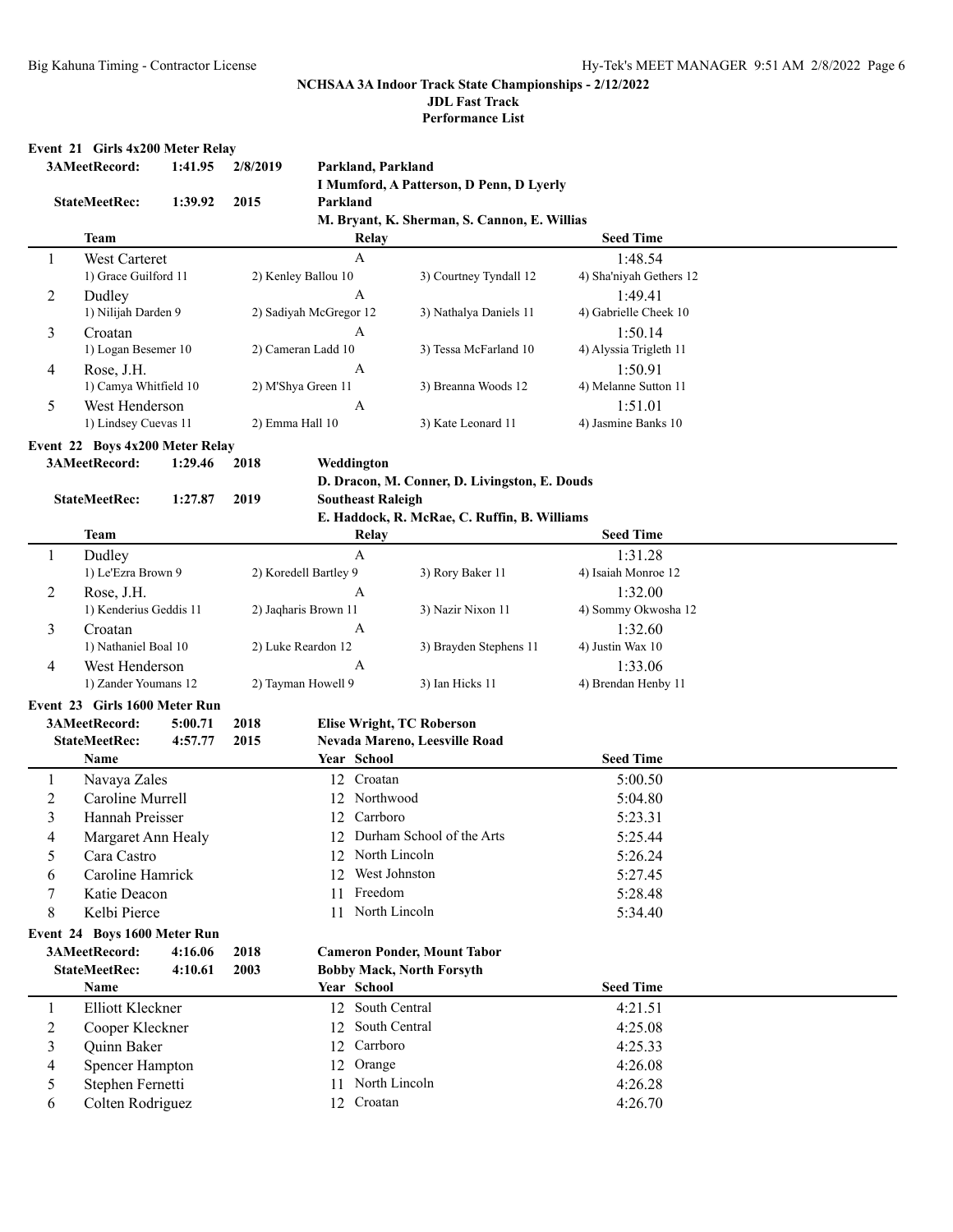**Performance List**

## **Event 24 ... (Boys 1600 Meter Run)**

|                | Name                                          |              |    | Year School                                    | <b>Seed Time</b> |  |
|----------------|-----------------------------------------------|--------------|----|------------------------------------------------|------------------|--|
| 7              | Nicholas Willer                               |              |    | 12 Stuart W. Cramer                            | 4:30.45          |  |
| 8              | Eli Julian                                    |              |    | 10 South Rowan                                 | 4:33.06          |  |
| 9              | Josh Hendren                                  |              |    | 12 West Johnston                               | 4:33.11          |  |
| 10             | Connor Bagwell                                |              |    | 10 North Lincoln                               | 4:33.50          |  |
| 11             | Liam Markham                                  |              | 10 | Durham School of the Arts                      | 4:36.09          |  |
| 12             | Will Downs                                    |              | 10 | Atkins                                         | 4:36.36          |  |
| 13             | Zachary Willer                                |              |    | 12 Stuart W. Cramer                            | 4:36.77          |  |
|                | Event 25 Girls 500 Meter Dash                 |              |    |                                                |                  |  |
|                | 3AMeetRecord:<br>1:14.05                      | 2/8/2019     |    | Alysia Johnson, Hillside                       |                  |  |
|                | <b>StateMeetRec:</b><br>1:12.33               | 2018         |    | Kyna Robinson, Southeast Raleigh               |                  |  |
|                | Name                                          |              |    | Year School                                    | <b>Seed Time</b> |  |
| 1              | Sanu Jallow                                   |              |    | 12 West Mecklenburg                            | 1:12.62          |  |
| $\overline{c}$ | Grace Guilford                                |              |    | 11 West Carteret                               | 1:19.55          |  |
| 3              | Rachel Kemp                                   |              |    | 12 North Brunswick                             | 1:21.64          |  |
| 4              | Bella Green                                   |              |    | 9 North Lincoln                                | 1:22.34          |  |
| 5              | Audrey Kirkwood                               |              |    | 11 Croatan                                     | 1:22.40          |  |
|                |                                               |              |    |                                                |                  |  |
|                | Event 26 Boys 500 Meter Dash<br>3AMeetRecord: |              |    |                                                |                  |  |
|                | 1:04.45<br><b>StateMeetRec:</b><br>1:03.65    | 2018<br>2009 |    | <b>Khaleb McRae, Souther Durham</b>            |                  |  |
|                | Name                                          |              |    | <b>Andrew Hendrix, New Bern</b><br>Year School | <b>Seed Time</b> |  |
|                |                                               |              |    | 11 Durham School of the Arts                   |                  |  |
| 1              | Adrien Jacobs                                 |              |    | 12 Carrboro                                    | 1:04.53          |  |
| $\overline{c}$ | Quinn Baker                                   |              |    |                                                | 1:06.22          |  |
| 3              | <b>Emanuel Williams</b>                       |              |    | 11 Central Academy of Technology               | 1:06.57          |  |
| 4              | Riley Lenz                                    |              |    | 12 Currituck County                            | 1:07.30          |  |
| 5              | Matthew Quispe                                |              |    | 10 Croatan                                     | 1:07.87          |  |
| 6              | Giovanni Rincon                               |              |    | 12 Union Pines                                 | 1:07.92          |  |
| 7              | Kenny Lombreglia                              |              |    | 12 Croatan                                     | 1:08.04          |  |
| 8              | Kameron Austin                                |              |    | 12 Southern Guilford                           | 1:08.10          |  |
| 9              | Isaiah Monroe                                 |              |    | 12 Dudley                                      | 1:08.18          |  |
|                | Event 27 Girls 1000 Meter Run                 |              |    |                                                |                  |  |
|                | 3AMeetRecord:<br>2:58.25                      | 2014         |    | <b>Blake Dodge, West Carteret</b>              |                  |  |
|                | <b>StateMeetRec:</b><br>2:53.81               | 2015         |    | Nevada Mareno, Leesville Road                  |                  |  |
|                | Name                                          |              |    | Year School                                    | <b>Seed Time</b> |  |
| 1              | Sanu Jallow                                   |              |    | 12 West Mecklenburg                            | 2:52.08          |  |
| 2              | Navaya Zales                                  |              |    | 12 Croatan                                     | 2:58.91          |  |
|                | Delaney Horton                                |              |    | 9 Swansboro                                    | 3:09.90          |  |
| 4              | C C Hamrick                                   |              |    | 12 West Johnston                               | 3:11.71          |  |
| 5              | Cara Castro                                   |              |    | 12 North Lincoln                               | 3:13.85          |  |
| 6              | Margaret Ann Healy                            |              |    | 12 Durham School of the Arts                   | 3:14.96          |  |
| 7              | Rachel Kemp                                   |              |    | 12 North Brunswick                             | 3:15.72          |  |
|                | Event 28 Boys 1000 Meter Run                  |              |    |                                                |                  |  |
|                | 3AMeetRecord:<br>2:28.85                      | 2/8/2019     |    | Kyle Durham, Weddington H                      |                  |  |
|                | <b>StateMeetRec:</b><br>2:28.85               | 2/8/2019     |    | Kyle Durham, Weddington H                      |                  |  |
|                | Name                                          |              |    | Year School                                    | <b>Seed Time</b> |  |
| 1              | Warner Campbell                               |              |    | 12 First Flight                                | 2:35.65          |  |
| 2              | Quinn Baker                                   |              |    | 12 Carrboro                                    | 2:36.29          |  |
| 3              | Elliott Kleckner                              |              |    | 12 South Central                               | 2:37.50          |  |
| 4              | Giovanni Rincon                               |              |    | 12 Union Pines                                 | 2:38.12          |  |
| 5              | Nicholas Willer                               |              |    | 12 Stuart W. Cramer                            | 2:38.72          |  |
|                |                                               |              |    |                                                |                  |  |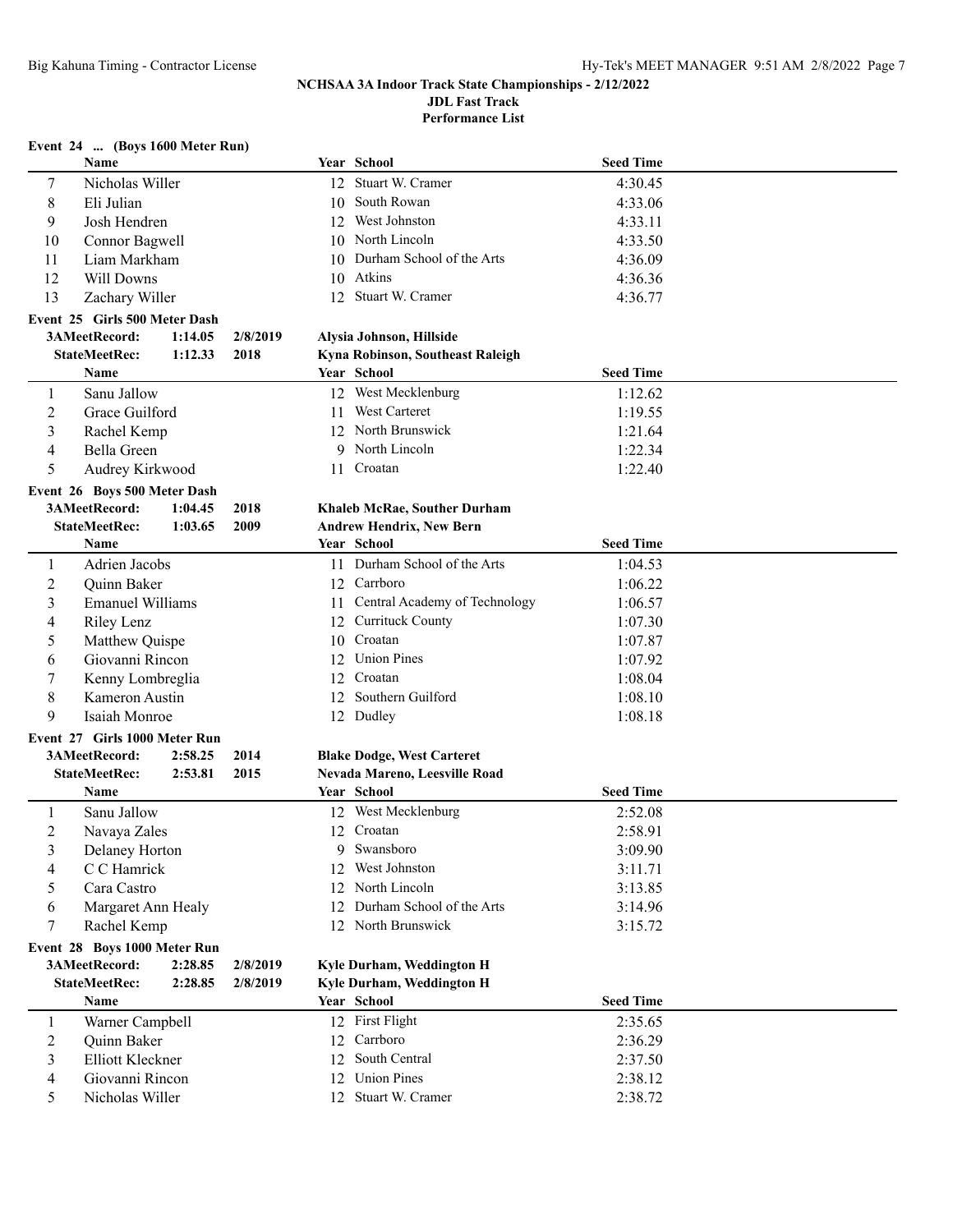**Performance List**

## **Event 28 ... (Boys 1000 Meter Run)**

|                | Name                          |          |          |    | Year School                      | <b>Seed Time</b> |  |
|----------------|-------------------------------|----------|----------|----|----------------------------------|------------------|--|
| 6              | Stephen Fernetti              |          |          |    | 11 North Lincoln                 | 2:39.04          |  |
| 7              | Cooper Kleckner               |          |          | 12 | South Central                    | 2:39.40          |  |
| $\,8\,$        | Riley Lenz                    |          |          | 12 | Currituck County                 | 2:39.60          |  |
| 9              | Mario Delgado                 |          |          | 12 | South Central                    | 2:39.98          |  |
| 10             | James Wallace                 |          |          | 11 | Croatan                          | 2:40.81          |  |
| 11             | Alex Topoly                   |          |          | 12 | Smithfield-Selma                 | 2:41.19          |  |
| 12             | <b>Emanuel Williams</b>       |          |          | 11 | Central Academy of Technology    | 2:41.37          |  |
| 13             | Gavin Jessup                  |          |          | 11 | <b>Currituck County</b>          | 2:41.40          |  |
| 14             | Tristen Alvis                 |          |          |    | 12 Swansboro                     | 2:42.00          |  |
|                |                               |          |          |    |                                  |                  |  |
|                | Event 29 Girls 300 Meter Dash |          |          |    |                                  |                  |  |
|                | 3AMeetRecord:                 | 39.32    | 2/8/2019 |    | Alysia Johnson, Hillside         |                  |  |
|                | <b>StateMeetRec:</b>          | 37.81    | 2017     |    | Tamara Clark, High Point Central |                  |  |
|                | Name                          |          |          |    | Year School                      | <b>Seed Time</b> |  |
| 1              | Sanu Jallow                   |          |          |    | 12 West Mecklenburg              | 38.76            |  |
| $\overline{c}$ | Tianna Spinks                 |          |          |    | 9 Southern Guilford              | 41.96            |  |
| 3              | Alaya Gillespie               |          |          | 11 | West Iredell                     | 42.21            |  |
| 4              | Sadiyah McGregor              |          |          | 12 | Dudley                           | 42.29            |  |
| 5              | Grace Guilford                |          |          | 11 | West Carteret                    | 42.30            |  |
| 6              | Alyssia Trigleth              |          |          | 11 | Croatan                          | 42.49            |  |
| 7              | KeSondra Pickett              |          |          |    | 10 Rocky Mount                   | 42.74            |  |
|                | Event 30 Boys 300 Meter Dash  |          |          |    |                                  |                  |  |
|                | 3AMeetRecord:                 | 34.52    | 2018     |    | <b>Emerson Douds, Weddington</b> |                  |  |
|                | <b>StateMeetRec:</b>          | 34.39    | 2017     |    | J. Johnson, Panther Creek        |                  |  |
|                | Name                          |          |          |    | Year School                      | <b>Seed Time</b> |  |
| $\mathbf{1}$   | Isaiah Monroe                 |          |          |    | 12 Dudley                        | 35.31            |  |
| $\overline{c}$ | Kameron Austin                |          |          |    | 12 Southern Guilford             | 35.41            |  |
| 3              | <b>Brendan Henby</b>          |          |          | 11 | West Henderson                   | 35.96            |  |
| $\overline{4}$ | Le'Ezra Brown                 |          |          | 9  | Dudley                           | 35.97            |  |
| 5              | Amir Sanders                  |          |          |    | 12 White Oak                     | 36.04            |  |
| 6              | Durell Jenkins                |          |          | 12 | Jacksonville                     | 36.24            |  |
| 7              | Nathaniel Larrieu             |          |          | 11 | White Oak                        | 36.30            |  |
|                |                               |          |          |    | West Carteret                    |                  |  |
| $\,8\,$        | Peyton Wheeler                |          |          | 9  | 12 Fred T. Foard                 | 36.40            |  |
| 9              | Will Elkins                   |          |          |    |                                  | 36.42            |  |
| 10             | Adrien Jacobs                 |          |          |    | 11 Durham School of the Arts     | 36.64            |  |
|                | Event 33 Girls 3200 Meter Run |          |          |    |                                  |                  |  |
|                | 3AMeetRecord: 10:48.48        |          | 1998     |    | Sarah Vance Goodman, TC Roberson |                  |  |
|                | <b>StateMeetRec:</b>          | 10:31.57 | 2017     |    | Sara Platek, Ragsdale            |                  |  |
|                | Name                          |          |          |    | Year School                      | <b>Seed Time</b> |  |
| $\mathbf{1}$   | Caroline Murrell              |          |          |    | 12 Northwood                     | 10:39.44         |  |
| $\overline{c}$ | Navaya Zales                  |          |          |    | 12 Croatan                       | 10:54.36         |  |
| 3              | Hannah Preisser               |          |          |    | 12 Carrboro                      | 11:11.77         |  |
| 4              | Bella Wood                    |          |          |    | 10 North Lincoln                 | 11:28.83         |  |
| 5              | Kylee Dinterman               |          |          | 9  | <b>Currituck County</b>          | 11:32.18         |  |
| 6              | Katie Deacon                  |          |          | 11 | Freedom                          | 11:41.67         |  |
| 7              | Kelbi Pierce                  |          |          |    | 11 North Lincoln                 | 11:43.19         |  |
|                |                               |          |          |    |                                  |                  |  |
| 8              | Lori Glavan                   |          |          |    | 12 North Lincoln                 | 11:50.07         |  |
| 9              | Christie Doucette             |          |          |    | 9 Dixon                          | 11:55.41         |  |

10 Margaret Ann Healy 12 Durham School of the Arts 11:57.93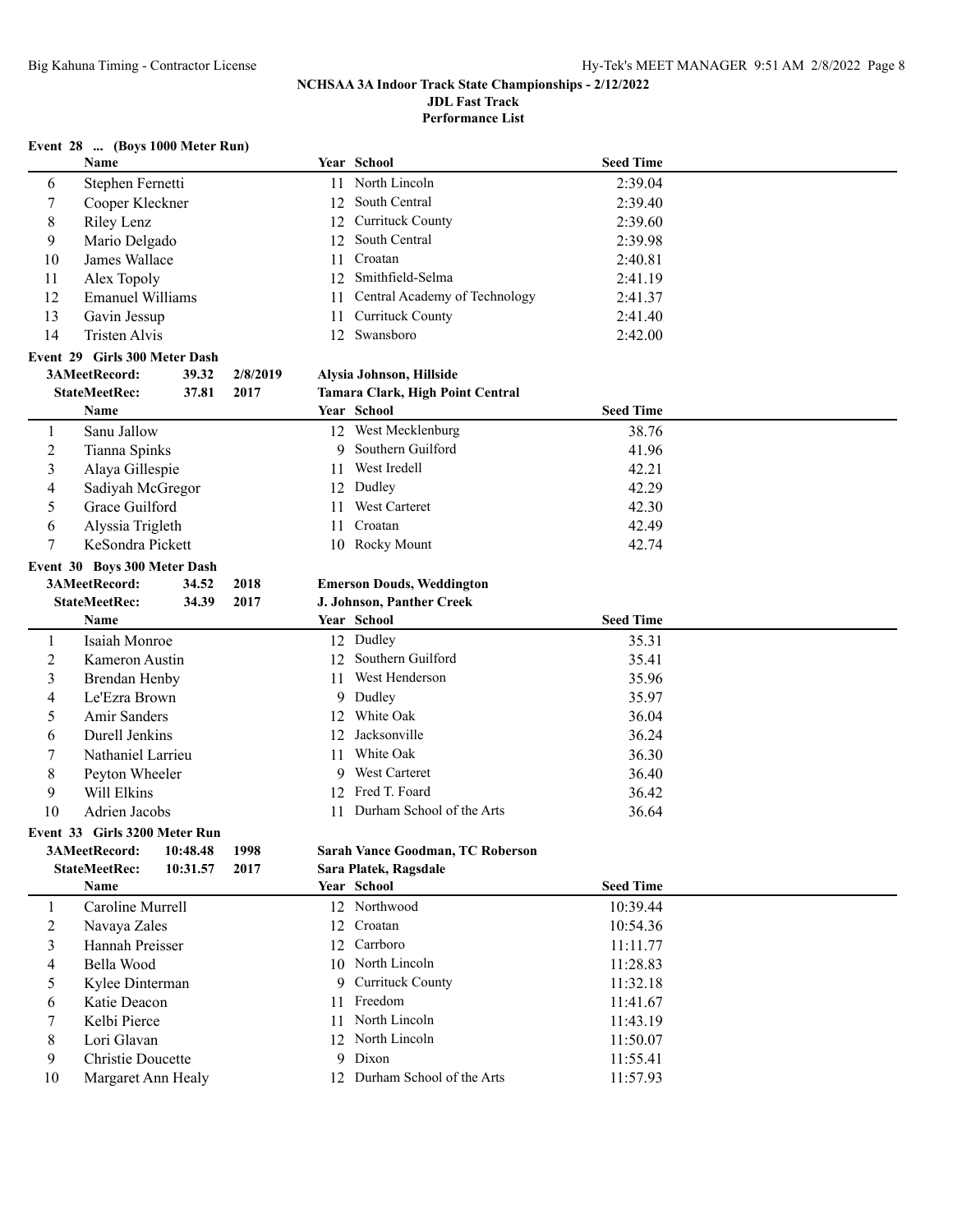**Performance List**

#### **Event 34 Boys 3200 Meter Run**

|    | 3AMeetRecord:<br>9:10.96                                   | 2010        | <b>Jake Hurysz, Eastern Alamance</b> |                  |  |
|----|------------------------------------------------------------|-------------|--------------------------------------|------------------|--|
|    | <b>StateMeetRec:</b><br>9:10.96                            | <b>2010</b> | Jake Hurysz, Eastern Alamance        |                  |  |
|    | Name                                                       |             | Year School                          | <b>Seed Time</b> |  |
| 1  | Elliott Kleckner                                           |             | South Central<br>12                  | 9:14.04          |  |
|    | Quinn Baker                                                |             | Carrboro<br>12                       | 9:17.22          |  |
| 3  | Stephen Fernetti                                           |             | North Lincoln<br>11                  | 9:30.93          |  |
| 4  | Cooper Kleckner                                            |             | South Central<br>12                  | 9:32.65          |  |
|    | Austin Brotemarkle                                         |             | Forestview<br>12.                    | 9:33.56          |  |
| 6  | Zachary Willer                                             |             | Stuart W. Cramer<br>12.              | 9:39.21          |  |
|    | Warner Campbell                                            |             | First Flight<br>12                   | 9:43.73          |  |
| 8  | Isaac Reyna                                                |             | Ledford<br>12.                       | 9:44.46          |  |
| 9  | Josh Hendren                                               |             | West Johnston<br>12                  | 9:48.67          |  |
| 10 | Colten Rodriguez                                           |             | 12.<br>Croatan                       | 9:50.49          |  |
| 11 | Eli Julian                                                 |             | South Rowan<br>10                    | 9:52.43          |  |
| 12 | Roman Morrell                                              |             | Cedar Ridge<br>11                    | 9:53.66          |  |
| 13 | Colin Henry                                                |             | Northwood<br>12                      | 9:54.86          |  |
| 14 | <b>Spencer Hampton</b>                                     |             | 12<br>Orange                         | 9:58.89          |  |
| 15 | Cesar Brawner                                              |             | Swansboro<br>11                      | 10:00.00         |  |
|    | $F_{\text{exact}}$ 25 $F_{\text{cycle}}$ 4x400 Meter Delay |             |                                      |                  |  |

#### **Event 35 Girls 4x400 Meter Relay**

**3AMeetRecord: 4:00.08 2/8/2019 Hillside, Hillside**

## **StateMeetRec: 3:48.73 2017 High Point Central**

#### **E Waters, S Wilkerson, I Deloatch, A Johnson**

|   | M. Creary, D. Jones, O. Sharp, A. Graham |                        |                         |                        |  |  |  |  |
|---|------------------------------------------|------------------------|-------------------------|------------------------|--|--|--|--|
|   | <b>Team</b>                              | Relay                  |                         | <b>Seed Time</b>       |  |  |  |  |
|   | <b>West Carteret</b>                     | A                      |                         | 4:12.20                |  |  |  |  |
|   | 1) Courtney Tyndall 12                   | 2) Kenley Ballou 10    | 3) Tyler Collins 10     | 4) Grace Guilford 11   |  |  |  |  |
| 2 | Croatan                                  | A                      |                         | 4:18.68                |  |  |  |  |
|   | 1) Cameran Ladd 10                       | 2) Audrey Kirkwood 11  | 3) Logan Besemer 10     | 4) Alyssia Trigleth 11 |  |  |  |  |
| 3 | North Buncombe                           | A                      |                         | 4:20.70                |  |  |  |  |
|   | 1) Eden Barnwell 10                      | 2) Ruby Blue 11        | 3) Katie Johnson 10     | 4) Sophia Banks 9      |  |  |  |  |
| 4 | <b>Union Pines</b>                       | A                      |                         | 4:21.43                |  |  |  |  |
|   | Franklin                                 | А                      |                         | 4:21.81                |  |  |  |  |
|   | 1) Ashlynn Rylee Cassada 10              | 2) Laura Covarrubias 9 | 3) Isabelle Duchemin 11 | 4) Hope Smith 10       |  |  |  |  |
| 6 | White Oak                                | A                      |                         | 4:23.00                |  |  |  |  |
|   | 1) Camila Madrid 12                      | 2) Annabella Rivers 11 | 3) Karina Morrison 9    | 4) Skylar Stack 10     |  |  |  |  |

**Event 36 Boys 4x400 Meter Relay**

**3AMeetRecord: 3:24.21 2018 Weddington**

#### **D. Dracon, D. Livingston, K. Durham, E. Douds**

**StateMeetRec: 3:21.79 2009 New Bern**

**A. Hendrix, F. Greene, M. Sparks, A. Hendrix**

|   | Team                          | Relay                  |                         | <b>Seed Time</b>        |  |
|---|-------------------------------|------------------------|-------------------------|-------------------------|--|
|   | Croatan                       | А                      |                         | 3:32.80                 |  |
|   | 1) Kenny Lombreglia 12        | 2) Matthew Quispe 10   | 3) James Wallace 11     | 4) Brayden Stephens 11  |  |
|   | West Carteret                 | A                      |                         | 3:35.20                 |  |
|   | 1) Hunter Guthrie 11          | 2) Andrew Chaanine 12  | 3) Peyton Wheeler 9     | 4) Jamarion Montford 12 |  |
| 3 | Dudley                        | A                      |                         | 3:35.32                 |  |
|   | 1) Rory Baker 11              | 2) Koredell Bartley 9  | 3) Le'Ezra Brown 9      | 4) Isaiah Monroe 12     |  |
| 4 | Central Academy of Technology | A                      |                         | 3:35.32                 |  |
|   | 1) Ben Wojtkowiak 12          | 2) Emanuel Williams 11 | 3) Jonathan Kamenick 12 | 4) Evan Brown 12        |  |
|   | Union Pines                   | A                      |                         | 3:35.86                 |  |
|   | 1) Ryan Rubio 12              | 2) Jameson Rembert 12  | 3) Ender Limb 12        | 4) Giovanni Rincon 12   |  |